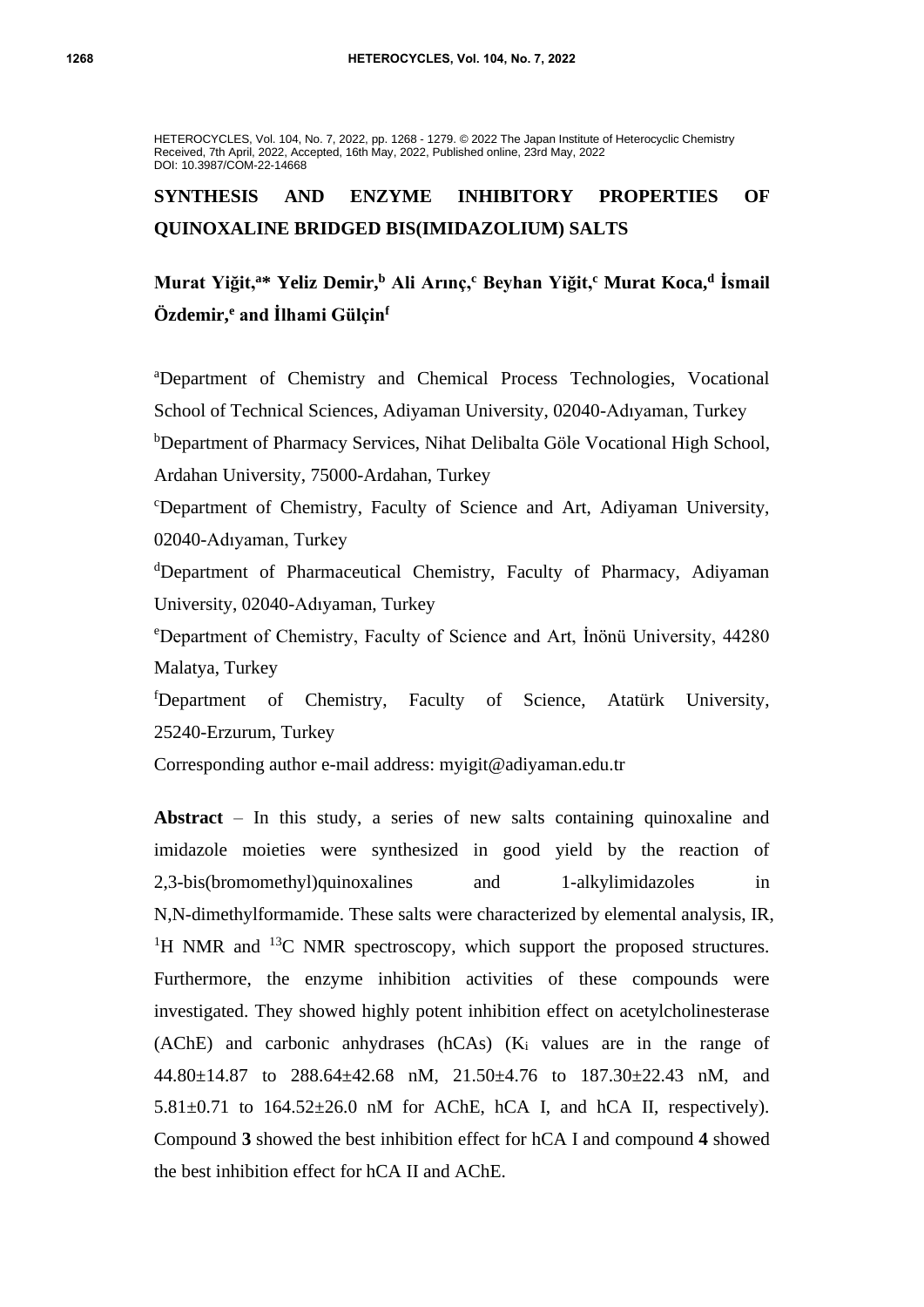#### **INTRODUCTION**

Quinoxaline, also called benzopyrazine is an important class of nitrogen contain heterocycles and consist of the fusion of a benzene ring with a pyrazine ring.<sup>1,2</sup> Quinoxaline and its derivatives play an important role as powerful building blocks for the synthesis of a wide variety of compounds with significant biological and pharmacological activities, such as antimicrobial, antiviral, antifungal, anti-inflammatory and antitumor activity.<sup>3-7</sup> In addition to biological and pharmacological properties, quinoxaline derivatives have many important applications in diverse areas such as chemosensors, electroluminescent materials, organic semiconductors, dyes, solar cells and catalysts. $8-13$  Some important examples of quinoxaline derivatives are quinoxaline-anellated and quinoxaline bridged imidazolium salts, which used as N-heterocyclic carbene (NHC) precursors.<sup>14-17</sup> Bridged bis(NHC) ligands, derived from bridged bis-azolium salts form an important class of multidentate ligands in coordination chemistry and especially homogeneous catalysis. Symmetrical bis(NHC) ligands are well-known structural motifs and have been used for the synthesis of mono- or di-nuclear complexes that show unique structural and physical properties, and are efficient catalysts in diverse transformations.<sup>18</sup> To date, a wide variety of bridged bis(NHC) ligands have been synthesized, in which between the two NHC moieties have a bridging linker, such as alkane, arene and heteroarene.<sup>19-21</sup> Although heteroarene-bridged bis(NHC) ligands are widely studied in literature, quinoxaline bridged bis(NHC) ligands are very rare. To the best our knowledge, only a few examples of quinoxaline bridged bis(NHC) ligands for catalytic applications have been reported to date.<sup>13,16</sup> However, there is no report on the biological properties of quinoxaline bridged bis(NHC) ligands.

Carbon anhydrase  $(CA)$  catalyzes the efficient interconversion of carbon dioxide  $(CO<sub>2</sub>)$  and water into bicarbonate (HCO<sub>3</sub><sup>-</sup>) and protons.<sup>22,23</sup> Among the eight different CA genetic families ( $\alpha$ -,  $\beta$ -,  $\gamma$ -,  $\delta$ -,  $\zeta$ -,  $\eta$ -, θ-, and t-CAs) known so far, the catalytic and inhibition aspects of α-CAs have been most thoroughly investigated. Human carbonic anhydrases are included in the α-CAs class, which had a highly effective esterase activity.<sup>24,25</sup> Sixteen  $\alpha$ -CA isoforms have been defined and divided into many isoforms, depending on the location.<sup>26,27</sup> Also, their cellular and tissue distributions, kinetic and biochemical properties, intracellular localities, susceptibility to inhibitors and activators are also completely different.<sup>28,29</sup> Among the indicated isoenzymes, the cytosolic CA I and CA II are the most commonly studied ones.<sup>30,31</sup> However, CA inhibitors (CAIs) have been linked to variety of global diseases such as obesity, glaucoma and cancer.<sup>32,33</sup> To that end, development of new CAIs had extreme importance.<sup>34,35</sup>

Alzheimer's disease (AD) primarily influences the older people causing loss of memory and behavior.<sup>36,37</sup> Currently, more than 40 million people worldwide suffer from dementia caused by AD. Also, this number is expected to increase one-fold each year.<sup>38-40</sup> Acetylcholinesterase (AChE), which is a crucial component of the central nervous system, is capable of converting ACh to choline and acetate. AChE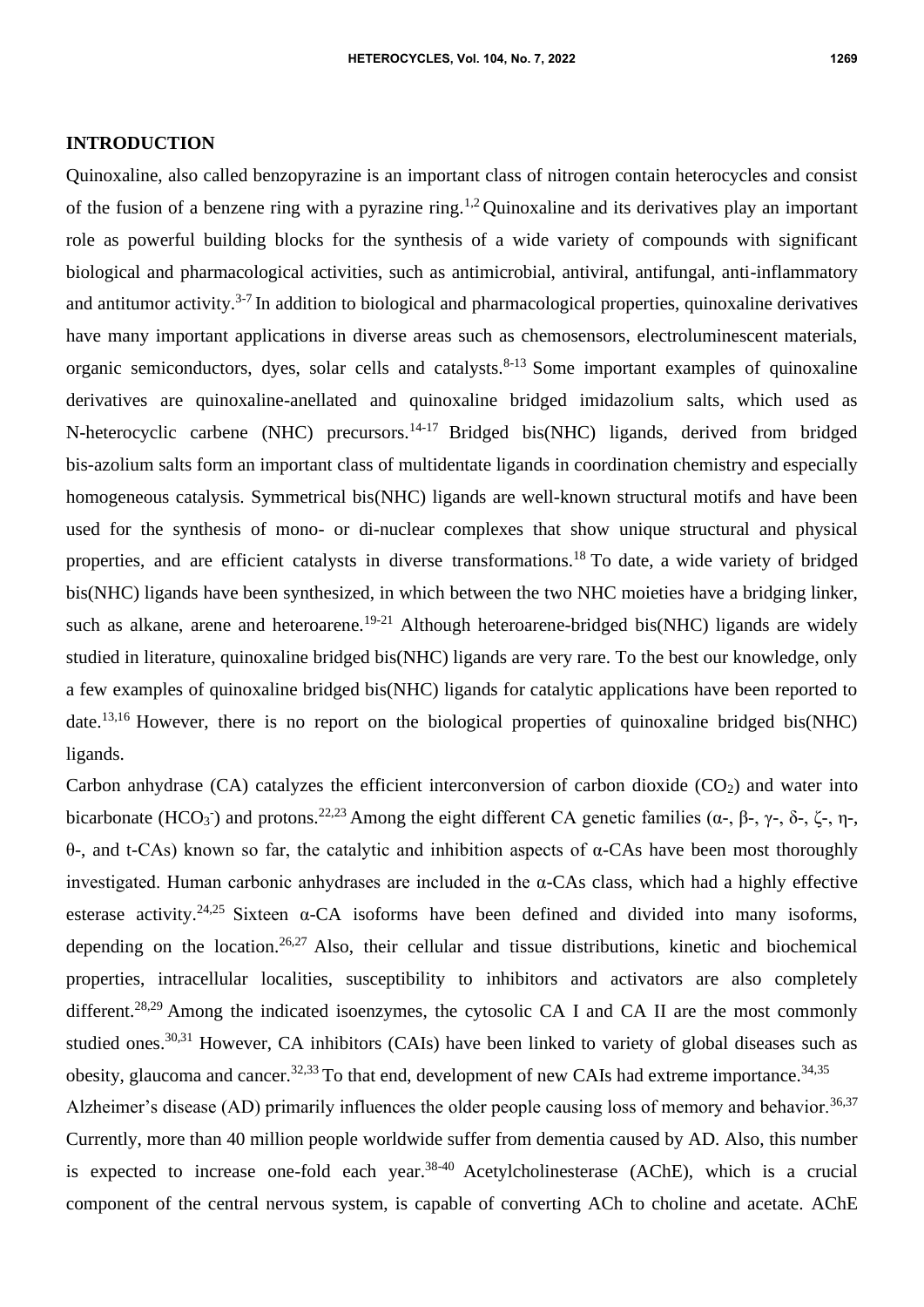inhibitors (AChEIs) suppress cholinesterase, raising the level and duration of ACh activity.<sup>41,42</sup> In medicine, several AChEIs are widely used for the treatment of AD. Consequently, for the treatment of AD safer AChEIs have been desired.<sup>43,44</sup>

The quinoxaline and imidazole moieties are important structural units in the bioactive compounds. Therefore, in this study, we report the synthesis of quinoxaline bridged bis(imidazolium) salts and investigate on the metabolic enzymes' inhibitory properties of these salts.

### **RESULTS AND DISCUSSION**

#### **Synthesis of bis(imidazolium) salts**

In this study, the bridge compounds, 2,3-bis(bromomethyl)quinoxalines **1**, **2** were obtained by the reaction of 1,4-dibromobutane-2,3-dione with appropriate *o*-phenylenediamine previously described in literature.<sup>45</sup> The quinoxaline bridged bis(imidazolium) salts **3-10** were readily prepared by the reaction of N-alkylimidazole with 2,3-bis(bromomethyl)quinoxalines in N,N-dimethylformamide (Scheme 1). After purification, bis(imidazolium) salts **3-10** were isolated as brown solids in good yields ranging between 73% and 86%. These salts are soluble in hot ethanol and dimethyl sulfoxide; insoluble in water, chloroform, dimethylformamide, hexane, toluene, dichloromethane and diethyl ether. They are air- and moisture stable both in the solid state and in solution. All the new bis(imidazolium) salts **4-10** were fully characterized by elemental analysis,  ${}^{1}H$  NMR,  ${}^{13}C$  NMR and IR spectroscopy, and their melting points were determined. <sup>1</sup>H and <sup>13</sup>C NMR spectroscopic characterization of salts 4-10 confirmed the proposed structure (Scheme 1). The <sup>1</sup>H NMR spectra of the salts (**4**, **5**, **7-9**) (**6** and **10** have methyl substituents instead of hydrogen) in DMSO- $d_6$  displayed a characteristic downfield resonance between  $\delta = 10$ -12 ppm attributed to the resonance of NCHN proton, which indicated the successful formation of desired salts (**4**, **5**, **7-9**). The methylene protons of the bridge for the symmetrical salts (**4-6**) appear as a singlet in the range  $\delta = 4-5$  ppm, whereas same signals are observed as two singlets in the range  $\delta = 4-5$  ppm for unsymmetrical salts (**7-10**). The aromatic protons of quinoxaline ring were detected as multiplet in the range of 7.10-7.80 ppm. The protons of imidazole ring appear as two singlets in the range of 7.10-7.80 ppm for **4-8**, as mutiplet in the range of 7.10-7.80 ppm for **9**, **10**. In the <sup>13</sup>C NMR spectra of the salts **4-10**, the N*C*HN carbon resonance of **4-10** was observed between 180.4 and 187.3 ppm. The appearances of these downfield signals indicate the formation of the salts. The signals of methylene carbons of the bridge for the salts **4-10** were appear in range of 60-70 ppm. The signals for imidazole ring carbons were observed between 119.3 and 125.2 ppm. In addition, in the FT-IR, the  $v(CN)$  stretching frequency peaks of the quinoxaline bridged bis(imidazolium) salts 4-10 were observed between 1543 and 1533 cm<sup>-1</sup>. These NMR and IR values are in good agreement with previously reported values for quinoxaline bridged salts.<sup>13,16</sup>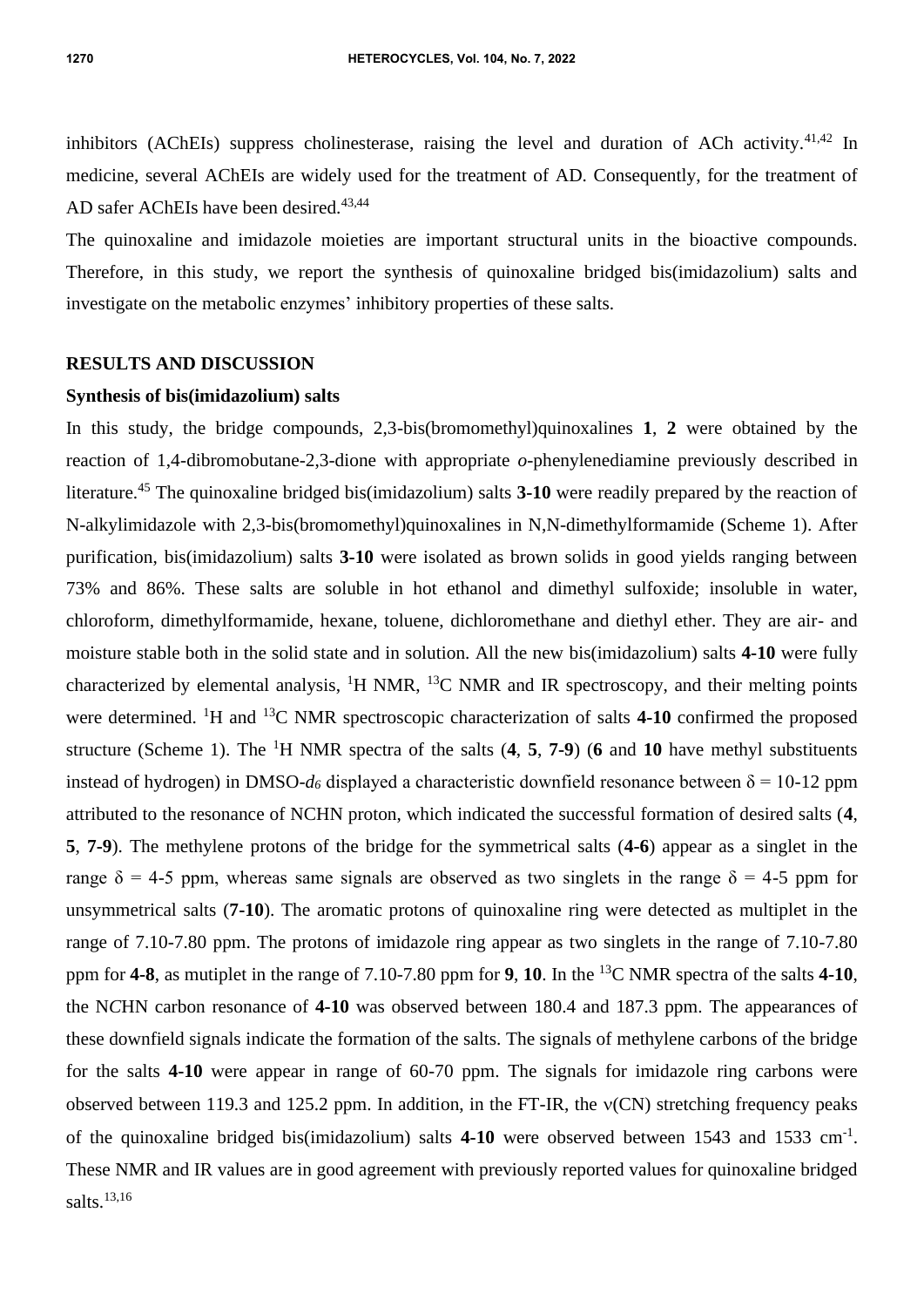

**9:**  $R = Me$ ,  $R' = vinyl$ ,  $R'' = H$ **10:** R = Me, R' = Me, R''= Me **4:**  $R = H$ ,  $R' = \text{butvl}$ ,  $R'' = H$ **5:**  $R = H$ ,  $R' = \text{vinyl}$ ,  $R'' = H$ 6:  $R = H$ ,  $R' = Me$ ,  $R'' = Me$ **7:**  $R = Me$ ,  $R' = Me$ ,  $R'' = H$ **8:**  $R = Me$ ,  $R' = but$   $vl$ ,  $R'' = H$ 

**Scheme 1.** Synthesis of quinoxaline bridged bis(imidazolium) salts

### **Enzyme inhibition results**

For biochemical pathways, the inhibition of CA isozymes in tissues are important. In the last 10 years, the some several effects of the CAIs have been highly documented.<sup>46</sup> They give rise to the evolution of diuretics in multiple classes among which acetazolamide and thiazides.<sup>47</sup> Many medications, which extensively used clinically, exhibited high CA inhibition effects. These include, chlorthalidone, quinethazone, furosemide, metolazone, indapamide and thiazides.<sup>48</sup> The synthesized a series of quinoxaline compounds, **1-10**, were tested against cytosolic isoforms hCA I, II and AChE by using esterase assay and the Ellman's methods.<sup>49</sup>

It's part of the current study, all the synthesized compounds potent inhibited hCA I with  $IC_{50}$  values ranging from 49.50 to 138.60 nM and  $K_i$  values ranging from 23 $\pm$ 5 to 187 $\pm$ 22 nM. Except four compounds, other studied compounds showed the best inhibition, compared to AZA (K<sub>i</sub>:  $118\pm13$  nM). Compound **3,** showed the best inhibition  $(K_i: 22 \pm 5 \text{ nM})$ . As seen in Table 1, the inhibition effects of studied compounds (**1-10**) against hCA I were decreased in the following order:  $3 > (K_i: 21.50 \pm 4.76 \text{ nM})$ **2** > (K<sub>i</sub>: 24±5 nM) **7** > (K<sub>i</sub>: 24±1 nM) **6** > (K<sub>i</sub>: 54±7 nM) **8** > (K<sub>i</sub>: 60±9 nM) **4** > (K<sub>i</sub>: 61±10 nM) **9** > (K<sub>i</sub>: 122±29 nM) **10** > (Ki: 138±4 nM) **1** > (Ki: 169±28 nM) **5** > (Ki: 187±22 nM). When the groups attached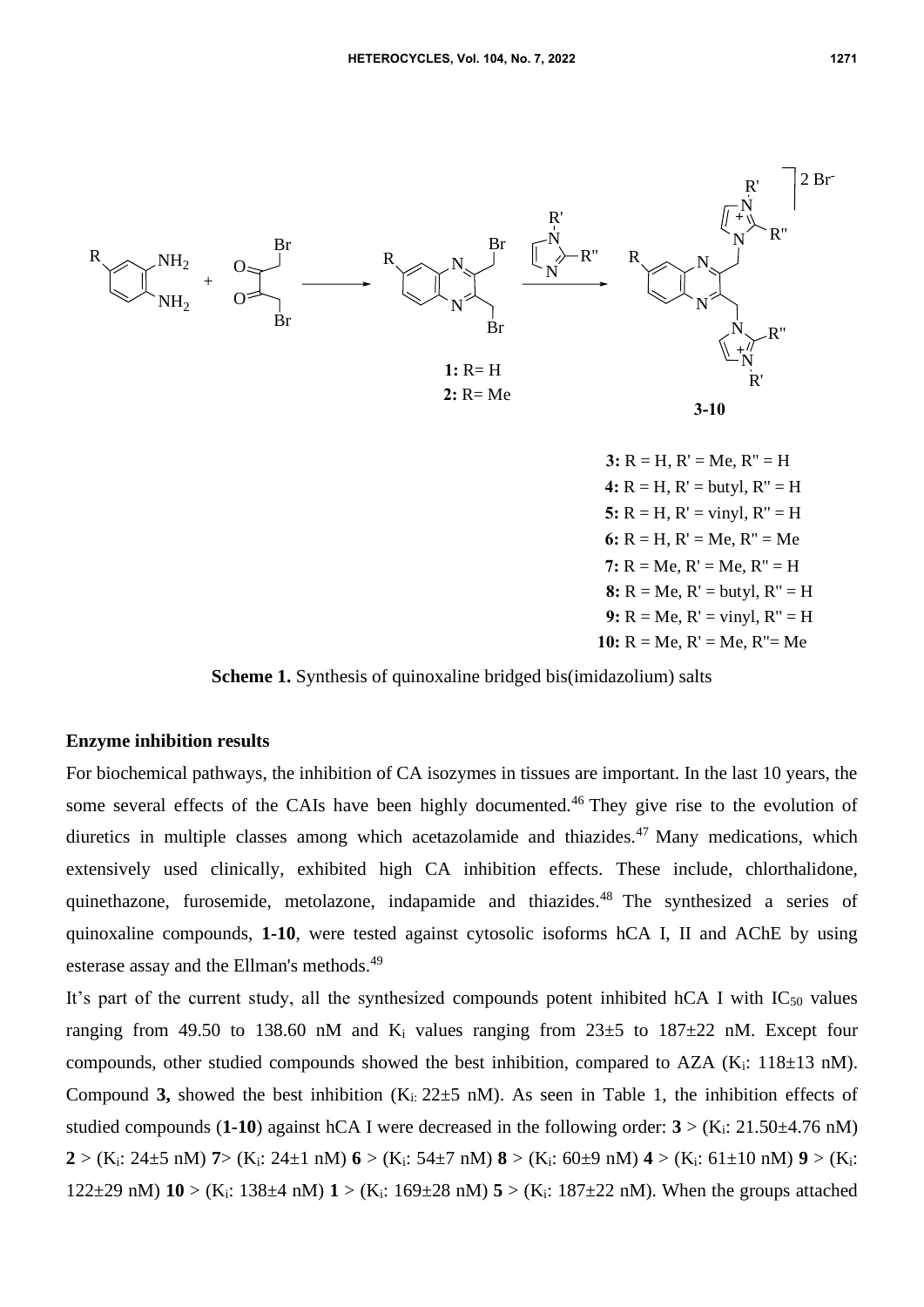to the quinoxaline compounds are compared, the inhibition order is as follows:  $3$ -methyl  $> 2,3$ -dimethyl  $>3$ -butyl  $>3$ -vinyl. When 6-methylquinoxaline structured compounds are compared according to the inhibition order is as follows:  $3$ -methyl  $> 3$ -butyl  $> 3$ -vinyl  $> 2,3$ -dimethyl. The fact that the methyl group is attached at the 3rd position in both groups of compounds increased the inhibition.

For hCA II, all the studied compounds effectively inhibited hCA II with  $IC_{50}$  values ranging from 22.68 to 57.75 nM and  $K_i$  values ranging from  $6\pm 1$  to  $165\pm 26$  nM. Except three compounds (2, 6, and 8) other studied compounds showed the best inhibition, compared to  $AZA$  ( $K_i$ :  $88\pm10$  nM). Compound 4, showed the best inhibition  $(K_i: 6\pm 1 \text{ nM})$ . The inhibition effects of studied compounds (1-10) against hCA II were decreased in the following order:  $4 > (K_i: 6 \pm 1 \text{ nM})$  **5**  $> (K_i: 10 \pm 1 \text{ nM})$  **9** $> (K_i: 17 \pm 3 \text{ nM})$  **7**  $> (K_i: 27 \pm 2 \text{ nM})$ nM) **10** > (Ki: 40±11 nM) **1** > (Ki: 44±2 nM) **3** > (Ki: 46±7 nM) **8** > (Ki: 95±15 nM) **2** > (Ki: 151±23 nM)  $6 > (K_i: 165 \pm 26 \text{ nM})$  (Table 1). According to results, the binding of the methyl group from the 6th position to the quinoxaline structure in compound **7** caused a decrease in inhibition (**3,** Ki: 45.58±6.82 nM). When the **5** and **9** compounds are compared with each other, the binding of the methyl group at the 6th position increased the inhibition value. Contrary to hCA I, while the butyl group attached to group 3 in quinoxaline compounds and vinyl group attached to group 3 in 6-methylquinoxaline compounds gave the best inhibition effect.

The AChE protein is an important therapeutic target for AD. The loss of neurotransmission and the damage of cholinergic neurons in the brain and are the main causes of the reduced in cognitive function in patients with AD. For this reason, one therapeutic approach requires the use of AChE inhibitors to limit the impairment of Ach.<sup>50</sup> In this study, all the novel synthesized compounds effectively inhibited AChE with IC<sub>50</sub> values ranging from 69 to 173 nM and K<sub>i</sub> values ranging from  $45\pm15$  to 289 $\pm43$  nM. Except compounds 1 and 3, other studied compounds showed inhibition effect compared to TAC  $(K<sub>i</sub>: 146±17)$ nM). Like hCA II, compound 4, exhibited the best inhibition  $(K_{i:} 45 \pm 15 \text{ nM})$ . The inhibition effects of studied compounds (1-10) against AChE were decreased in the following order:  $4$  (K<sub>i</sub>:  $45\pm15$  nM) > 9 (Ki: 47±6 nM) > **7** (Ki: 90±28 nM) > **8** (Ki: 92±9 nM) > **10** (Ki: 95±24 nM) > **5** (Ki: 99±21 nM) > **6** (Ki: 125±25 nM) > **2** > (Ki: 133±18 nM) > **3** (Ki: 149±10 nM) > **1** (Ki: 289±43 nM) (Table 1). For AChE, when the groups attached to the quinoxaline compounds are compared, the inhibition order is as follows:  $3$ -butyl > 3-vinyl > 2,3-dimethyl > 3-methyl. When 6-methylquinoxaline structured compounds are compared according to the inhibition order is as follows:  $3$ -vinyl >  $3$ -methyl >  $3$ -butyl >  $2,3$ -dimethyl. The values showing the best inhibition for 6-methylquinoxaline and quinoxaline compounds are similar to hCA II isoenzyme.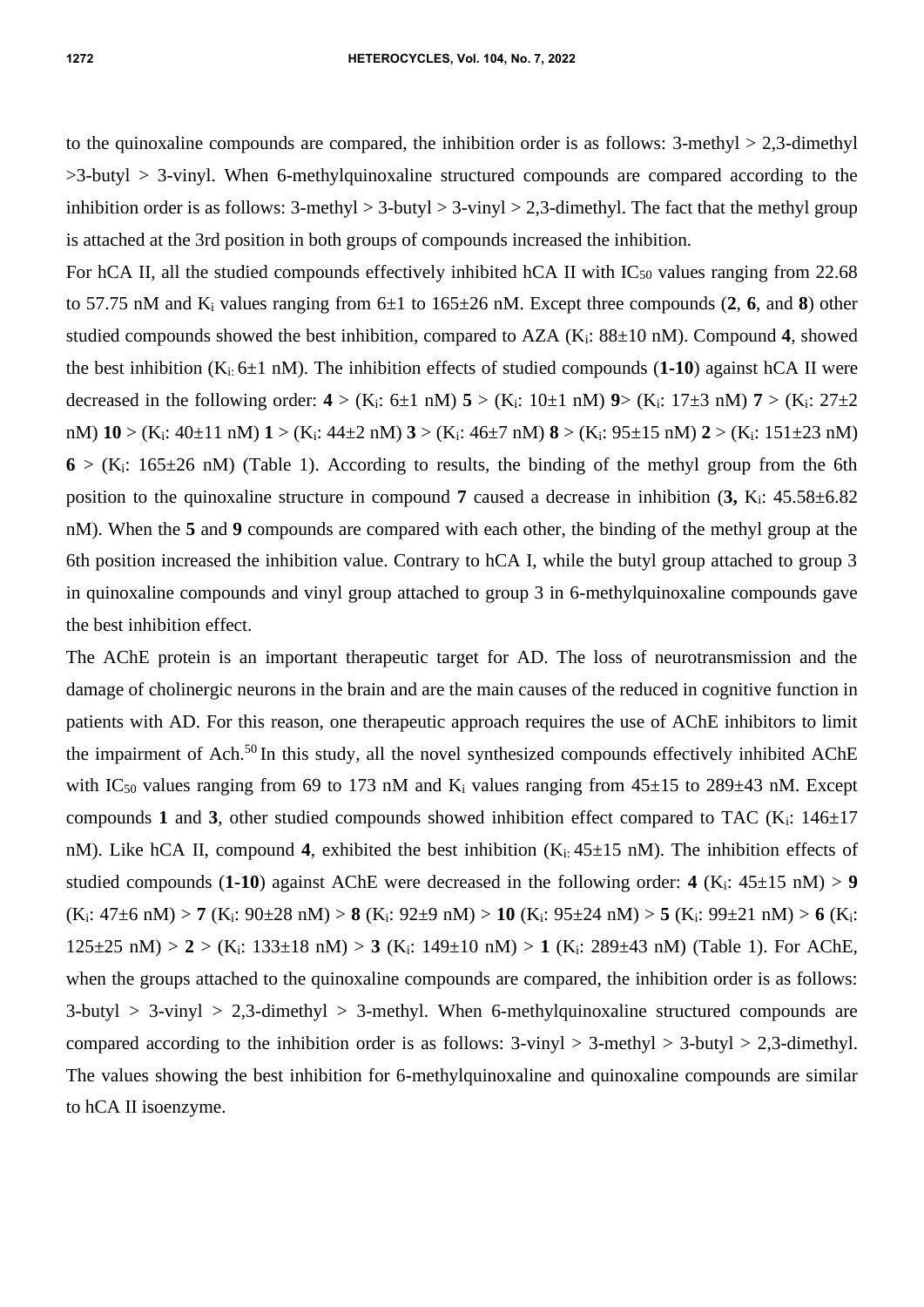| Compounds      | $IC_{50}$ (nM) |        |          |        |                          |        | $K_i$ (nM)               |              |                          |
|----------------|----------------|--------|----------|--------|--------------------------|--------|--------------------------|--------------|--------------------------|
|                | hCA<br>1       | $r^2$  | $hCA$ II | $r^2$  | <b>AChE</b>              | $r^2$  | hCA I                    | $hCA$ II     | <b>AChE</b>              |
|                | 139            | 0.9935 | 58       | 0.9782 | 173                      | 0.9797 | $169 + 28$               | $44 + 2$     | $289 \pm 43$             |
| $\overline{2}$ | 97             | 0.9817 | 42       | 0.9872 | 139                      | 0.9944 | $24 + 5$                 | $151 + 23$   | $133 \pm 18$             |
| 3              | 63             | 0.9882 | 25       | 0.9739 | 116                      | 0.9751 | $22 + 5$                 | $46 + 7$     | $149 \pm 10$             |
| 4              | 69             | 0.9986 | 37       | 0.9931 | 99                       | 0.9831 | $61 + 10$                | $6\pm1$      | $45 + 15$                |
| 5              | 86             | 0.9760 | 29       | 0.9967 | 104                      | 0.9735 | $187 + 22$               | $19\pm1$     | $99 \pm 21$              |
| 6              | 104            | 0.9828 | 46       | 0.9891 | 119                      | 0.9819 | $54 + 7$                 | $165 \pm 26$ | $125 \pm 25$             |
| 7              | 99             | 0.9840 | 41       | 0.9712 | 120                      | 0.9864 | $24 \pm 1$               | $27 + 2$     | $90+28$                  |
| 8              | 77             | 0.9922 | 39       | 0.9911 | 123                      | 0.9922 | $60+9$                   | $95 \pm 14$  | $92 + 9$                 |
| 9              | 116            | 0.9919 | 23       | 0.9982 | 77                       | 0.9858 | $122 + 29$               | $17 + 3$     | $47\pm 6$                |
| 10             | 50             | 0.9926 | 30       | 0.9725 | 69                       | 0.9708 | $138 + 4$                | $40+11$      | $95 + 24$                |
| $AZA*$         | 125            | 0.9817 | 99       | 0.9857 | $\overline{\phantom{0}}$ |        | $118 \pm 13$             | $88 + 10$    | $\overline{\phantom{a}}$ |
| TAC*           |                |        |          |        | 159                      | 0.9891 | $\overline{\phantom{0}}$ |              | $146 + 17$               |

**Table 1.** Inhibition data of hCA I and II isoforms and AChE and with a series of quinoxaline bridged bis(imidazolium) salts (**1-10**)

\*Acetazolamide (AZA) and Tacrine (TAC) were used as positive control for carbonic anhydrase and acetylcholinesterase enzymes, respectively.

## **CONCLUSION**

In summary, the quinoxaline bridged bis(imidazolium) salts were successfully synthesized and characterized using spectroscopic methods. Especially, the evaluation of the inhibitory efficacy of quinoxaline bridged bis(imidazolium) salts toward acetylcholinesterase enzyme also demonstrates their anti-AD potential. The results were observed to be quite striking and effective due to their strong inhibitory effect when compared with the standards. This study gives insight into several biological abilities of quinoxaline bridged bis(imidazolium) salts and they could be promising novel agents for treatment of different diseases and health applications.

### **EXPERIMENTAL**

All reactions for the preparation of the bis(imidazolium) salts were carried out under air. All commercial chemicals were purchased from Sigma-Aldrich and used as received. <sup>1</sup>H NMR and <sup>13</sup>C NMR spectra were recorded with a Varian AS 400 Merkur spectrometer operating at 400 MHz  $(^1H)$ , 100 MHz  $(^{13}C)$  in DMSO-*d<sup>6</sup>* with tetramethylsilane as an internal reference. Coupling constants (*J* values) are given in Hertz. NMR multiplicities are abbreviated as follows:  $s = singlet$ ,  $d = doublet$ ,  $t = triplet$ , pent = pentet, hext = hextet and  $m =$  multiplet signal. FT-IR spectra were recorded on ATR unit in the range 400-4000 cm<sup>-1</sup> on Perkin Elmer Spectrum 100. Elemental analyses were obtained with a LECO CHNS-932 elemental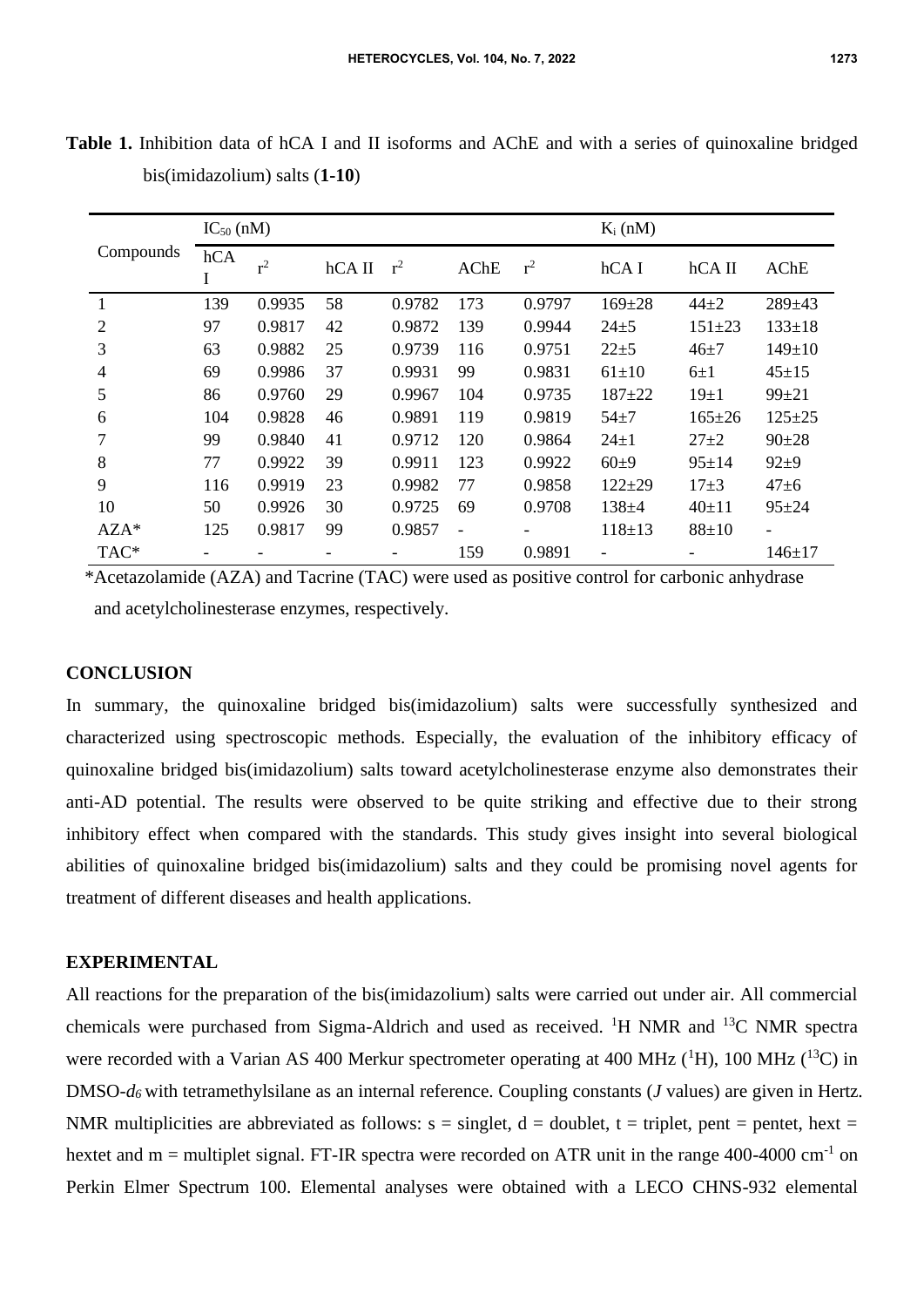analyzer. Melting points were measured in open capillary tubes with Stuart SMP 40 melting point apparatus and uncorrected.

## **The preparation of 2,3-bis(bromomethyl)quinoxalines, 1-2**

2,3-Bis(bromomethyl)quinoxaline and 2,3-bis(bromomethyl)-6-methylquinoxaline were prepared according to the literature.<sup>45</sup>

## **General procedure for the preparation of the bis(imidazolium) salts, 3-10**

To a solution of 2,3-bis(bromomethyl)quinoxalines (3.00 mmol) in DMF (5 mL), 1-alkylimidazole (6 mmol) was added. The reaction mixture was heated at 80 °C for 18 h, and a brown precipitate was formed. After cooling to room temperature, the product was filtered and washed with Et<sub>2</sub>O. Then, the crude products were recrystallized from EtOH.

# **1,1'-(Quinoxaline-2,3-diyldimethanediyl)bis(3-methyl-1***H***-imidazol-3-ium) dibromide, 3**

This compound was prepared according to the literature.<sup>13</sup>

# **1,1'-(Quinoxaline-2,3-diyldimethanediyl)bis(3-butyl-1***H***-imidazol-3-ium) dibromide, 4**

Yield: 1.45 g, 86%; mp 246-248 °C; IR,  $v_{(NCN)} = 1563$  cm<sup>-1</sup>. <sup>1</sup>H NMR (DMSO-*d*<sub>6</sub>) δ: 9.53 (s, 2H, NC*H*N), 7.99 and 7.96 (s, 4H, NC*H*=C*H*N), 7.86-7.90 (m, 4H, quinoxaline-*H*), 6.20 (s, 4H, quinoxaline-C*H*2N), 4.37 (t, 4H,  $J = 8.0$  Hz, NC*H*<sub>2</sub>CH<sub>2</sub>CH<sub>2</sub>CH<sub>3</sub>), 1.89 (pent, 4H,  $J = 8.0$  Hz, NCH<sub>2</sub>CH<sub>2</sub>CH<sub>2</sub>CH<sub>3</sub>), 1.36 (hext, 4H,  $J = 8.0$  Hz, NCH<sub>2</sub>CH<sub>2</sub>CH<sub>2</sub>CH<sub>3</sub>), 0.97 (t, 6H,  $J = 8.0$  Hz, NCH<sub>2</sub>CH<sub>2</sub>CH<sub>2</sub>CH<sub>2</sub>CH<sub>3</sub>). <sup>13</sup>C NMR (DMSO-*d<sub>6</sub>*) δ: 138.2 (N*C*HN), 148.5, 140.6, 131.5 and 128.8 (quinoxaline-*C*), 124.4 and 122.8 (N*C*H=*C*HN), 50.9 (quinoxaline-*C*H<sub>2</sub>N), 49.2 (N*C*H<sub>2</sub>CH<sub>2</sub>CH<sub>2</sub>CH<sub>3</sub>), 31.9 (NCH<sub>2</sub>CH<sub>2</sub>CH<sub>2</sub>CH<sub>3</sub>), 19.2 (NCH<sub>2</sub>CH<sub>2</sub>CH<sub>2</sub>CH<sub>3</sub>), 13.8 (NCH2CH2CH2*C*H3). Anal. Calcd for C24H32N6Br2: C, 51.06; H, 5.67; N, 14.89. Found: C, 51.12; H, 5.71; N, 14.82.

# **1,1'-(Quinoxaline-2,3-diyldimethanediyl)bis(3-vinyl-1***H***-imidazol-3-ium) dibromide, 5**

Yield: 1.24 g, 82%; mp 266-267 °C; IR,  $v_{(NCN)} = 1543$  cm<sup>-1</sup>. <sup>1</sup>H NMR (DMSO-*d*<sub>6</sub>) δ: 9.84 (s, 2H, NC*H*N), 8.42 and 8.12 (s, 4H, NC*H*=C*H*N), 7.99-7.87 (m, 4H, quinoxaline-*H*), 7.55 and 7.51 (dd, 2H, *J* = 8.0 Hz, NC*H*=CH2), 6.25 (s, 4H, quinoxaline-C*H*2N), 6.12 and 5.53 (dd, 4H, *J* = 12 and 8.0 Hz, NCH=C*H*2). <sup>13</sup>C NMR (DMSO-*d6*) δ: 137.4 (N*C*HN), 148.1, 140.6, 131.5 and 129.0 (quinoxaline-*C*), 125.2 and 119.3 (N*C*H=*C*HN), 129.4 (N*C*H=CH2), 109.6 (NCH=*C*H2), 51.2 (quinoxaline-*C*H2N). Anal. Calcd for C20H20N6Br2: C, 47.61; H, 3.96; N, 16.66. Found: C, 47.65; H, 3.99; N, 16.61.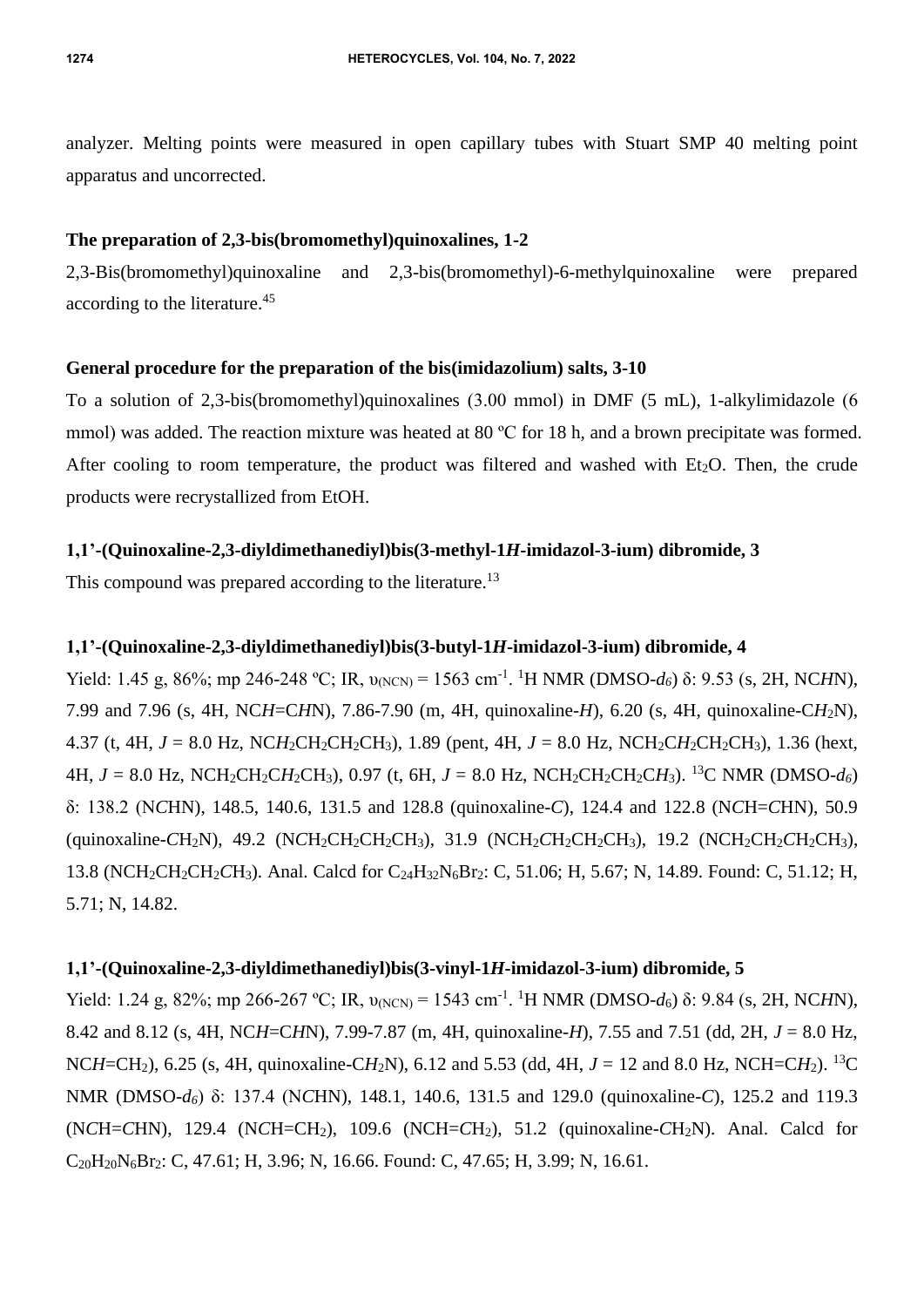### **1,1'-(Quinoxaline-2,3-diyldimethanediyl)bis(2,3-dimethyl-1***H***-imidazol-3-ium) dibromide, 6**

Yield: 1.35 g, 89%; mp 323-325 °C; IR,  $v_{(NCN)} = 1545$  cm<sup>-1</sup>. <sup>1</sup>H NMR (DMSO-*d*6) δ: 7.93-7.83 (m, 4H, quinoxaline-*H*), 7.81 and 7.75 (s, 4H, NC*H*=C*H*N), 6.22 (s, 4H, quinoxaline-C*H*2N), 3.95 (s, 6H, NC*H*3), 2.67 (s, 6H, NC(C*H*3)N). <sup>13</sup>C NMR (DMSO-*d*6) δ: 147.0 (N*C*(CH3)N), 148.0, 140.4, 131.0 and 129.0 (quinoxaline-*C*), 123.0 and 122.5 (N*C*H=*C*HN), 50.1 (quinoxaline-*C*H2N), 35.5 (N*C*H3), 10.4 (NC(CH<sub>3</sub>)N). Anal. Calcd for C<sub>20</sub>H<sub>24</sub>N<sub>6</sub>Br<sub>2</sub>: C, 47.24; H, 7.72; N, 16.53. Found: C, 47.19; H, 7.75; N, 16.48.

## **1,1'-(6-Methylquinoxaline-2,3-diyldimethanediyl)bis(3-methyl-1***H***-imidazol-3-ium) dibromide, 7**

Yield: 1.15 g, 78%; mp 236-237 °C; IR,  $v_{(NCN)} = 1567$  cm<sup>-1</sup>. <sup>1</sup>H NMR (DMSO-*d*6) δ: 9.44 (s, 2H, NC*H*N), 7.94-7.86 (m, 3H, quinoxaline-*H*), 7.84 and 7.74 (s, 4H, NC*H*=C*H*N), 6.19 and 6.16 (s, 4H, quinoxaline-CH<sub>2</sub>N), 4.02 and 4.01 (s, 6H, NCH<sub>3</sub>), 2.53 (s, 3H, quinoxaline-CH<sub>3</sub>-6). <sup>13</sup>C NMR (DMSO-*d*6) δ: 138.4 (N*C*HN), 148.2, 147.3, 141.8, 140.7, 139.1, 133.4, 128.6 and 127.8 (quinoxaline-*C*), 124.2 and 124.0 (N*C*H=*C*HN), 50.9 and 50.8 (quinoxaline-*C*H2N), 36.5 (N*C*H3), 21.6 (quinoxaline-*C*H3-6). Anal. Calcd for C19H22N6Br2: C, 46.15; H, 4.53; N, 17.00. Found: C, 46.11; H, 4.56; N, 17.06.

### **1,1'-(6-Methylquinoxaline-2,3-diyldimethanediyl)bis(3-butyl-1***H***-imidazol-3-ium) dibromide, 8**

Yield: 1.31 g, 76%; mp 259-260 °C; IR,  $v_{(NCN)} = 1561 \text{ cm}^{-1}$ . <sup>1</sup>H NMR (DMSO-*d*6) δ: 9.46 (s, 2H, NC*H*N), 7.97-7.72 (m, 3H, quinoxaline-*H*), 7.76 and 7.65 (s, 4H, NC*H*=C*H*N), 6.12 and 6.11 (s, 4H, quinoxaline-CH<sub>2</sub>N), 4.38-4.34 (m, NCH<sub>2</sub>CH<sub>2</sub>CH<sub>2</sub>CH<sub>3</sub>), 2.54 (s, 3H, quinoxaline-CH<sub>3</sub>-6). 1.92-1.85 (m, 4H, NCH<sub>2</sub>CH<sub>2</sub>CH<sub>2</sub>CH<sub>3</sub>), 1.40-1.31 (m, 4H, NCH<sub>2</sub>CH<sub>2</sub>CH<sub>2</sub>CH<sub>3</sub>), 1.00-0.95 (m, 6H, NCH<sub>2</sub>CH<sub>2</sub>CH<sub>2</sub>CH<sub>2</sub>CH<sub>3</sub>). <sup>13</sup>C NMR (DMSO-*d*<sub>6</sub>) δ: 138.2 (NCHN), 148.3, 147.4, 141.8, 140.7, 139.1, 133.5, 128.4 and 127.6 (quinoxaline-*C*), 124.4 and 122.8 (N*C*H=*C*HN), 50.9 and 50.7 (quinoxaline-*C*H2N), 49.3 and 49.2 (N*C*H2CH2CH2CH3), 31.9 (NCH2*C*H2CH2CH3), 21.7 (quinoxaline-*C*H3-6), 19.2 (NCH2CH2*C*H2CH3), 13.8 (NCH2CH2CH2*C*H3). Anal. Calcd for C25H34N6Br2: C, 51.90; H, 5.88; N, 14.53. Found: C, 51.96; H, 5.90; N, 14.45.

### **1,1'-(6-Methylquinoxaline-2,3-diyldimethanediyl)bis(3-vinyl-1***H***-imidazol-3-ium) dibromide, 9**

Yield: 1.13 g, 73%; mp 261-262 °C; IR, υ<sub>(NCN)</sub> = 1546 cm<sup>-1</sup>. <sup>1</sup>H NMR (DMSO-*d*<sub>6</sub>) δ: 9.82 (s, 2H, NC*H*N), 8.42, 8.41, 8.11 and 8.10 (s, 4H, NC*H*=C*H*N), 7.88-7.71 (m, 3H, quinoxaline-*H*), 7.56-7.49 (m, NC*H*=CH2), 6.22 and 6.20 (s, 4H, quinoxaline-C*H*2N), 6.13-6.09 and 5.54-5.51 (m, 4H, NCH=C*H*2), 2.53 (s, 3H, quinoxaline-C*H*3-6). <sup>13</sup>C NMR (DMSO-*d*6) δ: 137.4 (N*C*HN), 147.9, 147.0, 142.0, 140.7, 139.1, 133.6, 128.6 and 127.8 (quinoxaline-*C*), 125.2 and 119.3 (N*C*H=*C*HN), 129.4 (N*C*H=CH2), 109.5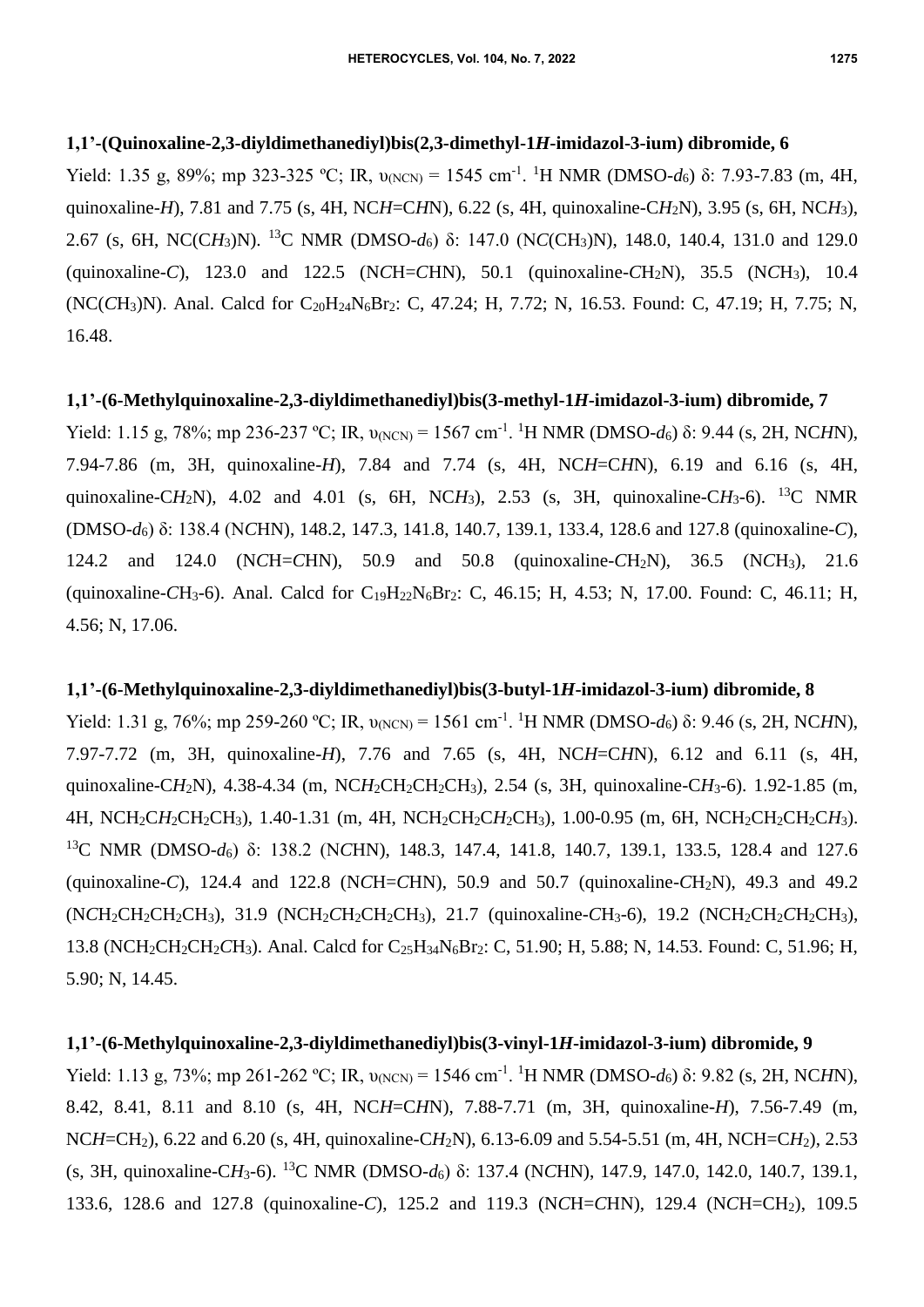$(NCH=CH<sub>2</sub>)$ , 51.2 and 51.1 (quinoxaline- $CH<sub>2</sub>N$ ), 21.6 (quinoxaline- $CH<sub>3</sub>-6$ ). Anal. Calcd for C21H22N6Br2: C, 48.64; H, 4.24; N, 16.21. Found: C, 48.58; H, 4.27; N, 16.15.

# **1,1'-(6-Methylquinoxaline-2,3-diyldimethanediyl)bis(2,3-dimethyl-1***H***-imidazol-3-ium) dibromide, 10**

Yield: 1.33 g, 85%; mp 320-322 °C; IR,  $v_{(NCN)} = 1545$  cm<sup>-1</sup>. <sup>1</sup>H NMR (DMSO-*d*6) δ: 7.33-7.68 (m, 7H, quinoxaline-*H* and NC*H*=C*H*N), 6.17-6.11 (m, 4H, quinoxaline-C*H*<sub>2</sub>N), 3.96 and 3.94 (s, 6H, NC*H*<sub>3</sub>), 2.68 and 2.65 (s, 6H, NC(C*H*3)N), 2.53 (s, 3H, quinoxaline-C*H*3-6). <sup>13</sup>C NMR (DMSO-*d*6) δ: 147.0 (N*C*(CH3)N), 147.8, 141.4, 140.4, 133.1, 128.5 and 127.8 (quinoxaline-*C*), 123.0 and 122.5 (N*C*H=*C*HN), 49.9 (quinoxaline-*C*H2N), 35.5 (N*C*H3), 21.6 (quinoxaline-*C*H3-6), 10.4 (NC(*C*H3)N). Anal. Calcd for  $C_{21}H_{26}N_6Br_2$ : C, 48.27; H, 4.98; N, 16.09. Found: C, 48.21; H, 5.01; N, 16.13.

### **AChE and hCAs activity assay**

In the present work, *in vitro* effects on AChE activity of the novel synthesized a series of quinoxaline compounds (1-10) evaluated by the method of Ellman et al.<sup>49</sup> Results were performed spectrophotometrically at 412 nm using acetylthiocholine iodide according to previous study.<sup>51</sup> Both hCA isoenzymes were purified via Sepharose-4B-L-Tyrosine-sulfanilamide affinity chromatography.<sup>52,53</sup> After affinity chromatography processes, the CA quantity in tubes was determined at  $342 \text{ nm}$ .<sup>54</sup> The purity of both isoenzymes was determined by SDS-PAGE.<sup>55</sup> Also, esterase activity of the hCAs were determined by following the change in absorbance at 348 nm according to the assay by Verpoorte et al<sup>56</sup> as defined in previous studies.57,58

### **AChE and hCAs kinetic assay**

To investigate the *in vitro* inhibitory mechanisms of quinoxaline bridged bis(imidazolium) salts (**1-10**), kinetic studies were made with the variable compound and substrate concentrations.  $IC_{50}$  and Lineweaver-Burk curves<sup>59</sup> as previously reported.<sup>60,61</sup> From the observed data, IC<sub>50</sub> and K<sub>i</sub> values for these derivatives were computed, and the types of inhibition of AChE and hCAs were determined as in previous studies.62-64

### **ACKNOWLEDGEMENTS**

We thank the Adiyaman University Research Fund (FEFYL/2020-0004) for financial support of this work.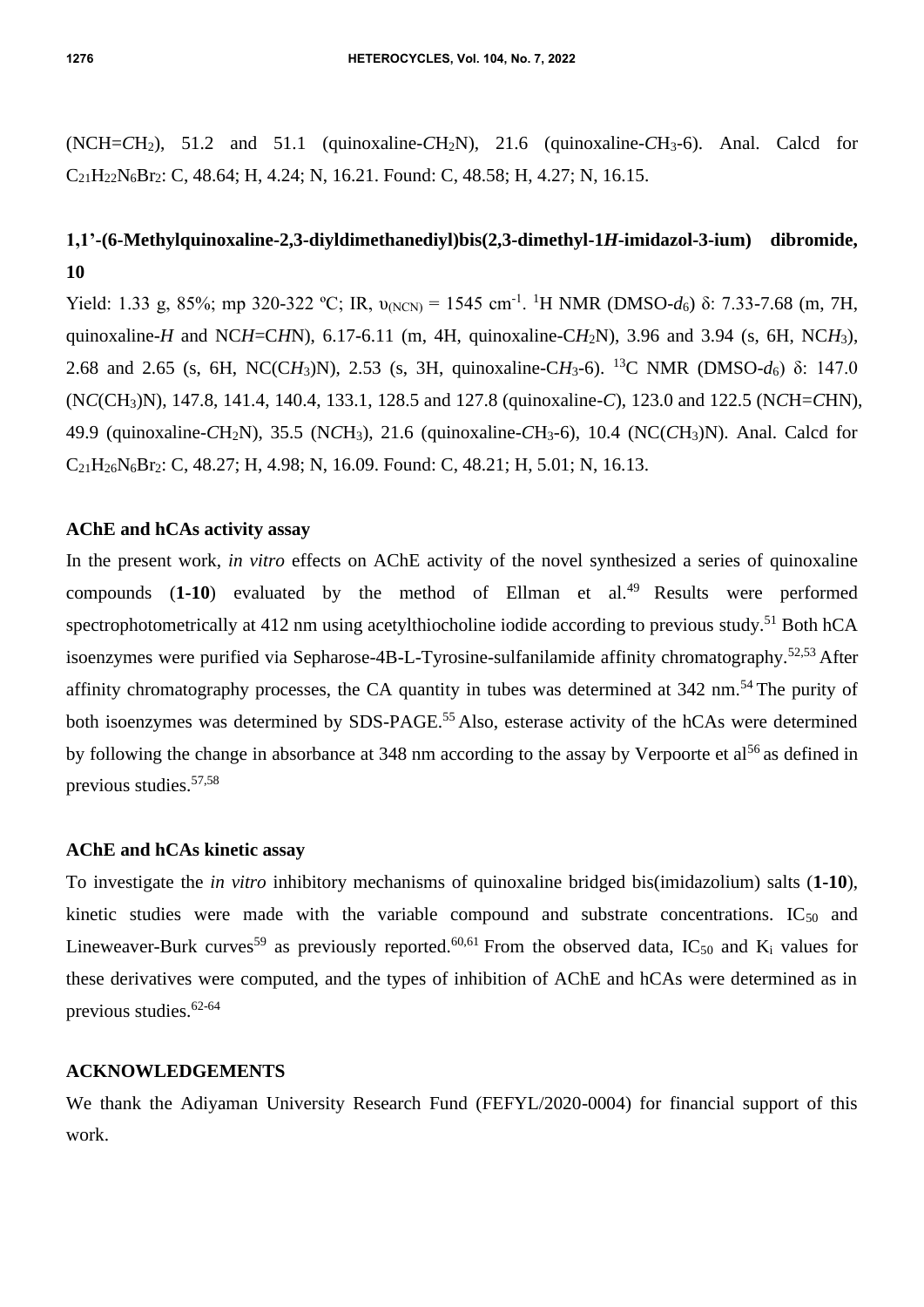#### **REFERENCES**

- 1. S. Tariq, K. Somakala, and M. Amir, *Eur. J. Med. Chem*., 2018, **143**, 542.
- 2. J. A. Pereira, A. M. Pessoa, M. N. D. S. Cordeiro, R. Fernandes, C. Prudencio, J. P. Noronha, and M. Vieira, *Eur. J. Med. Chem*., 2015, **97**, 664.
- 3. H. Ishikawa, T. Sugiyama, K. Kurita, and A. Yokoyama, *Bioorg. Chem*., 2012, **41-42**, 1.
- 4. F. Rong, S. Chow, S. Yan, G. Larson, Z. Hong, and J. Wu, *Bioorg. Med. Chem. Lett*., 2007, **17**, 1663.
- 5. A. Carta, P. Sanna, L. Gherardini, D. Usai, and S. Zanetti, *Il Farmaco*, 2001, **56**, 933.
- 6. A. Burguete, E. Pontiki, D. Hadjipavlou-Litina, R. Villar, E. Vicente, B. Solano, S. Ancizu, S. Perez-Silanes, I. Aldana, and A. Monge, *Bioorg. Med. Chem. Lett*., 2007, **17**, 6439.
- 7. M. Montana, F. Mathias, T. Terme, and P. Vanelle, *Eur. J. Med. Chem*., 2019, **163**, 136.
- 8. L. C. da Silva, V. G. Machado, and F. G. Menezes, *Chem. Pap*., 2021, **75**, 1775.
- 9. K. R. J. Thomas, M. Velusamy, J. T. Lin, C. H. Chuen, and Y. T. Tao, *Chem. Mater*., 2005, **17**, 1860.
- 10. S. Dailey, W. J. Feast, R. J. Peace, I. C. Sage, S. Till, and E. L. Wood, *J. Mater. Chem*., 2001, **11**, 2238.
- 11. J. Y. Jaung, *Dyes Pigm.*, 2006, **71**, 245.
- 12. X. Lu, Q. Feng, T. Lan, G. Zhou, and Z. S. Wang, *Chem. Mater*., 2012, **24**, 3179.
- 13. M.M. Siddiqui, M. Waheed, S. A. Bahat, and M. S. Balakrishna, *J. Chem. Sci*., 2015, **127**, 879.
- 14. S. Sarayanakumar, M. K. Kindermann, J. Heinicke, and M. Köckerling, *Chem. Commun*., 2006, 640.
- 15. S. Shanmuganathan, C. Schulzke, P. G. Jones, and J. W. Heinicke, *J. Organomet. Chem*., 2020, **926**, 121487.
- 16. M. Kaloğlu, M. H. Şahan, S. D. Düşünceli, and İ. Özdemir, *Catal. Lett*., 2021, [https://doi.org/10.1007/s10562-021-03787-2.](https://doi.org/10.1007/s10562-021-03787-2)
- 17. N. J. Singh, E. J. Jun, K. Chellappan, D. Thangadurai, R. P. Chandran, I. C. Hwang, J. Yoon, and K. S. Kim, *Org. Lett*., 2007, **9**, 485.
- 18. D. Pugh and A. A. Danopoulos, *Coord. Chem. Rev*., 2007, **251**, 610.
- 19. U. F. M. Haziz, R. A. Haque, A. A. Amirul, N. Shaheeda, and M. R. Razali, *Polyhedron*, 2016, **117**, 628.
- 20. V. Charra, P. de Fremont, P. A. R. Breuil, H. Olivier-Bourbigou, and P. Braunstein, *J. Organomet. Chem*., 2015, **795**, 25.
- 21. X. Liu and W. Chen, *Organometallics*, 2012, **31**, 6614.
- 22. M. Gümüş, Ş. N. Babacan, Y. Demir, Y. Sert, İ. Koca, and İ. Gülçin, *Arch. Pharm*., 2022, **355**, e2100242.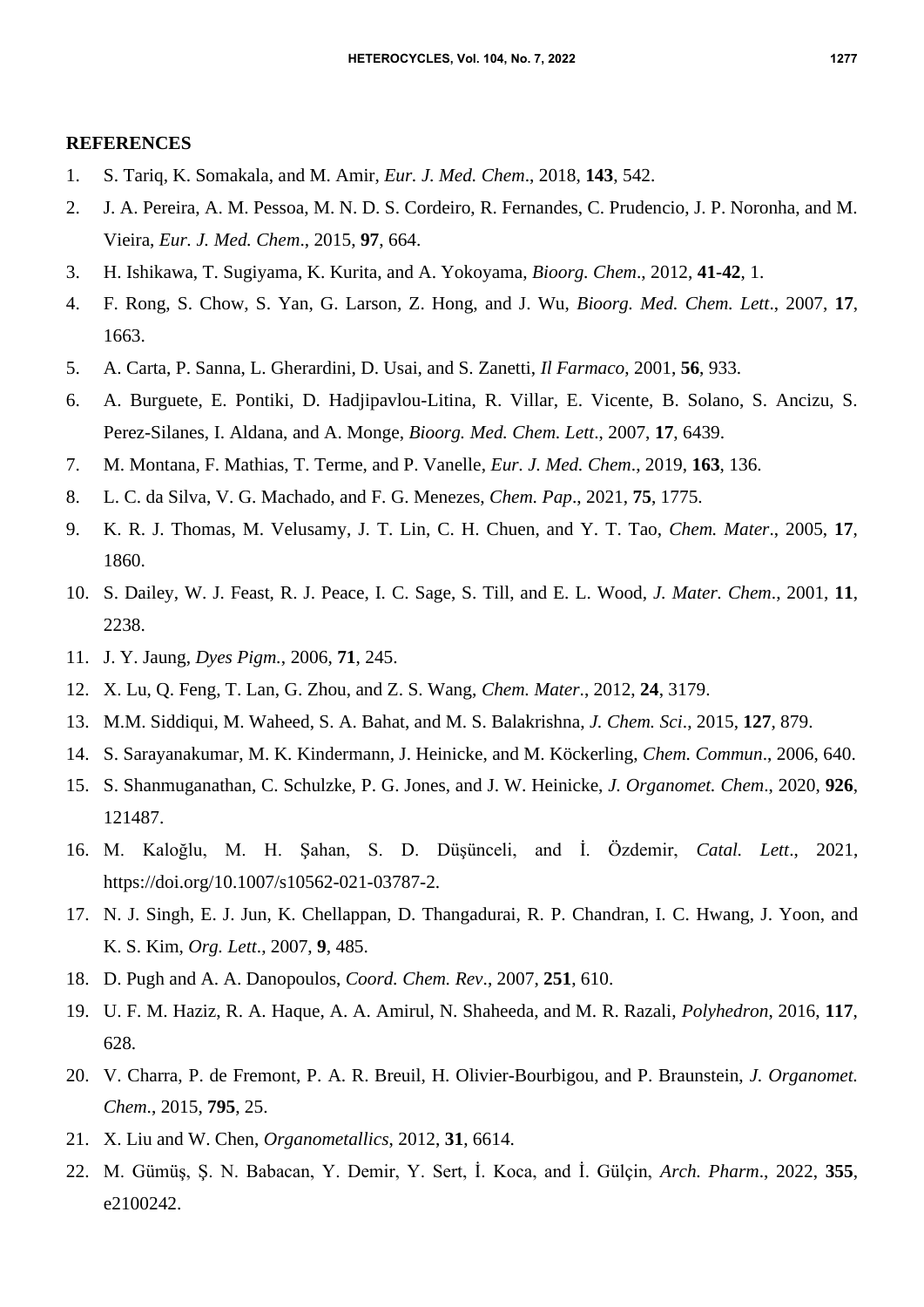- 23. I. Mahmudov, Y. Demir, Y. Sert, Y. Abdullayev, E. Sujayev, S. H. Alwasel, and İ. Gulçin, *Arab. J. Chem*., 2022, **15**, 103645.
- 24. A. Günsel, A. Yıldırım, P. Taslimi, Y. Erden, T. Taskin-Tok, H. Pişkin, A. T. Bilgiçli, İ. Gulçin, and N. N. Yarasir, *Inorg. Chem. Commun*., 2022, **138**, 109263.
- 25. S. Burmaoğlu, E. Akın Kazancioglu, M. Z. Kazancioglu, R. Sağlamtaş, G. Yalçın, İ. Gülçin, and O. Algül, *J. Mol. Struct*., 2022, **1254**, 132358.
- 26. C. Yamali, H. İ. GüL, Y. Demir, C. Kazaz, and İ. Gülçin, İ. *Turk. J. Chem*., 2020, **44**, 1058.
- 27. F. Ozbey, P. Taslimi, İ. Gülcin, A. Maraş, S. Goksu, and C. T. Supuran, *J. Enzyme Inhib. Med. Chem*., 2016, **31**, 79.
- 28. C. Yamali, H. İ. Gül, T. Çakir, Y. Demir, and İ. Gülcin, *Lett. Drug Des. Discov*., 2020, **17**, 1283.
- 29. F. Erdemir, D. Barut Celepci, A. Aktaş, P. Taslimi, Y. Gök, H. Karabıyık, and İ. Gulçin, *J. Mol. Struct*., 2018, **1155**, 797.
- 30. N. Lolak, S. Akocak, C. Turkes, P. Taslimi, M. Işık, Ş. Beydemir, İ. Gulçin, and M. Durgun, *Bioorg. Chem*., 2020, **100**, 103897.
- 31. M. Nar, Y. Çetinkaya, İ. Gülçin, and A. Menzek, *J. Enzyme Inhib. Med. Chem*., 2013, **28**, 402.
- 32. M. Tugrak, H. İ. Gül, Y. Demir, S. Levent, and İ. Gülcin, *Arch. Pharm*., 2021, **354**, e2000375.
- 33. S. Bilginer, B. Anıl, M. Koca, Y. Demir, and İ. Gulçin, *Turk. J. Chem*., 2021, **45**, 805.
- 34. M. Tugrak, H. İ. Gül, Y. Demir, and İ. Gülcin, *Arch. Pharm*., 2021, **354**, 2000230.
- 35. S. Bilginer, H. İ. Gül, B. Anıl, Y. Demir, and İ. Gülcin, *Arch. Pharm*., 2021, **354**, 2000243.
- 36. B.O. Aydin, D. Anil, and Y. Demir, *Arch. Pharm*., 2021, **354**, 2000330.
- 37. Y. Kaya, A. Erçağ, Y. Zorlu, Y. Demir, and İ. Gülçin, *J. Biol. Inorg. Chem*., 2022, **27**, 271.
- 38. S. Hashmi, S. Khan, Z. Shafiq, P. Taslimi, M. Ishaq, N. Sadeghian, S. H. Karaman, N. Akhtar, M. Islam, A. Asari, H. Mohamad, and İ. Gulçin, *Bioorg. Chem*., 2021, **107**, 104554.
- 39. F. Türkan, A. Çetin, P. Taslimi, M. Karaman, and İ. Gülçin, *Bioorg. Chem*., 2019, **86**, 420.
- 40. Ü. Yaşar, İ. Gönül, C. Türkeş, Y. Demir, and Ş. Beydemir, *ChemistrySelect,* 2021, **6**, 7278.
- 41. N. Öztaskın, P. Taslimi, A. Maraş, İ. Gülcin, and S. Göksu, *Bioorg. Chem*., 2017, **74**, 104.
- 42. U. M. Kocyigit, Y. Budak, M. B. Gürdere, F. Ertürk, B. Yencilek, P. Taslimi, and M. Ceylan, *Arch. Physiol. Biochem*., 2018, **124**, 61.
- 43. A. Aktaş, P. Taslimi, İ. Gülçin, and Y. Gök, *Arch. Pharm*., 2017, **350**, e201700045.
- 44. B. Yiğit, M. Yiğit, D. Barut Celepci, Y. Gök, A. Aktaş, M. Aygün, and İ. Gülçin, *ChemistrySelect,* 2018, **3**, 7976.
- 45. M. M. Roland and R. C. Anderson, *J. Heterocycl. Chem*., 1977, **14**, 541.
- 46. M. Yigit, D. Barut Celepci, P. Taslimi, B. Yigit, E. Çetinkaya, İ. Özdemir, M. Aygün, and İ. Gülçin, *Bioorg. Chem*., 2022, **120**, 105566.